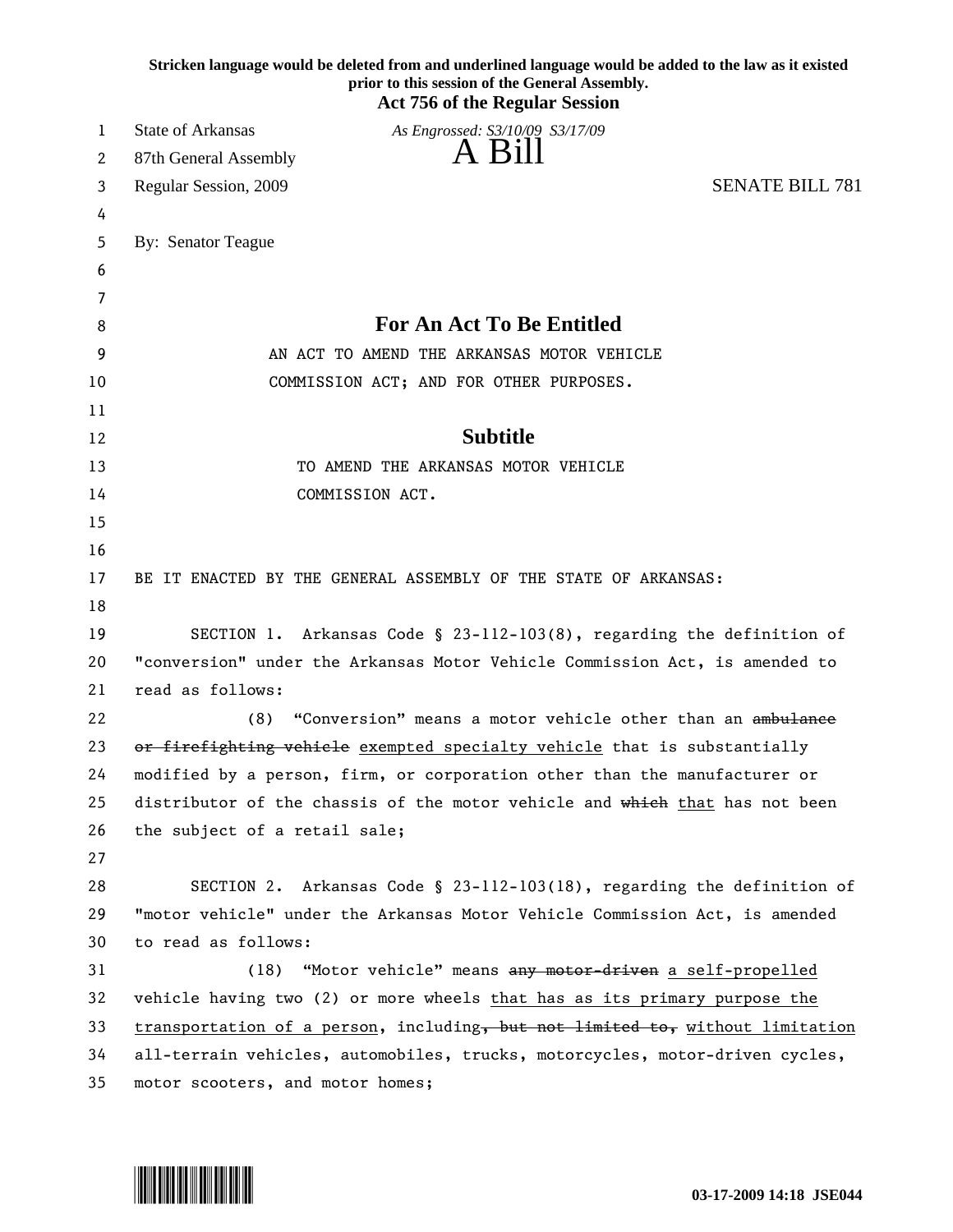1 2 SECTION 3. Arkansas Code § 23-112-103(19)(A)(i), regarding the 3 definition of "motor vehicle dealer" under the Arkansas Motor Vehicle 4 Commission Act, is amended to read as follows: 5 (19)(A)(i) "Motor vehicle dealer" means any a person that is: 6 (a) engaged Engaged in the business of selling, 7 offering to sell, soliciting, or advertising the sale of servicing or 8 repairing motor vehicles under a manufacturer's warranty, regardless of the 9 medium used, or possessing motor vehicles for the purpose of resale, either 10 on his or her own account or on behalf of another, either as his or her 11 primary business or incidental thereto; and 12 (b) Located at an established and permanent 13 place of business under a franchise, sales and service agreement, or a bona 14 fide contract in effect with a manufacturer or distributor. 15 16 SECTION 4. Arkansas Code § 23-112-103(31), regarding the definition of 17 "used motor vehicle" under the Arkansas Motor Vehicle Commission Act, is 18 amended to read as follows: 19 (31)(A) "Used motor vehicle" means  $\frac{a}{b}$  a motor vehicle: 20 **Ehat has previously** For which title has been 21 sold, bargained, exchanged, given away, or the title thereto transferred from 22 the person or corporation who first took  $t$ itle ownership from the 23 manufacturer, distributor, dealer, or agents thereof; or 24 (ii) So used as to have become what is commonly 25 known as a "second hand motor vehicle" or a "previously owned motor vehicle". 26 (B) In the event of a transfer that is reflected on the 27 statement of origin from the original franchise dealer to any other dealer, 28 individual, or corporation other than a franchise dealer of the same make of 29 vehicle, the vehicle shall be considered a used motor vehicle A new motor 30 vehicle shall not be considered a used motor vehicle unless the motor vehicle 31 has been: 32 (i) Placed in actual operation; and 33 (ii) Not held for resale by an owner that has: 34 (a) Been granted a certificate of title; and 35 (b) Registered the motor vehicle under the 36 Uniform Motor Vehicle Administration, Certificate of Title, and Antitheft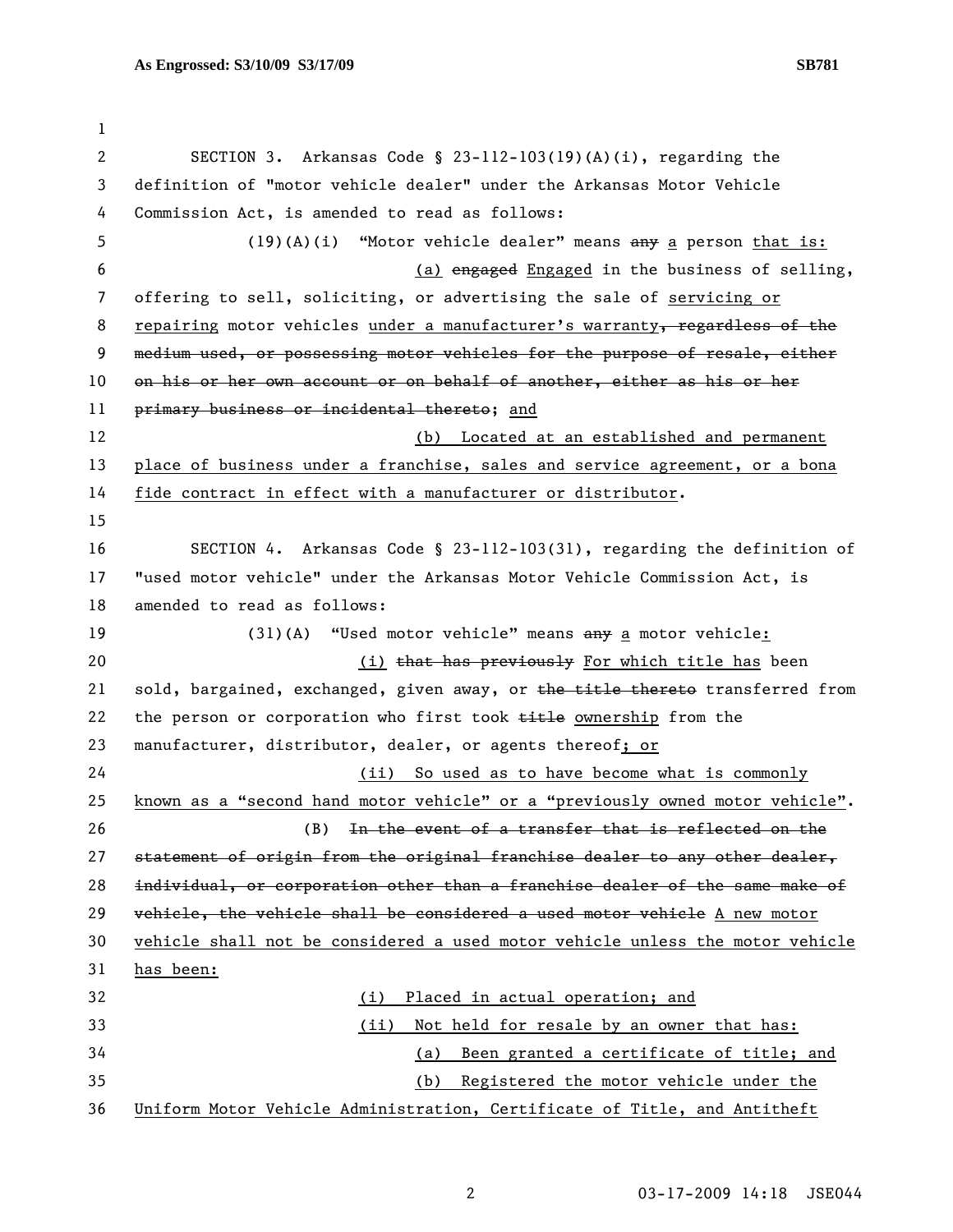| 1  | Act, § 27-14-101 et seq.;                                                     |
|----|-------------------------------------------------------------------------------|
| 2  |                                                                               |
| 3  | SECTION 5. Arkansas Code § 23-112-103, regarding definitions under the        |
| 4  | Arkansas Motor Vehicle Commission Act, is amended to add an additional        |
| 5  | subdivision to read as follows:                                               |
| 6  | $(34)(A)$ "Line make of a motor vehicle" means a group or series              |
| 7  | of motor vehicles that have the same brand identification or brand name,      |
| 8  | based upon the manufacturer's trademark, trade name, or logo.                 |
| 9  | (B) "Line make of a motor vehicle" does not include motor                     |
| 10 | homes; and                                                                    |
| 11 | (35) "Line make of a motor home" means a specific series of                   |
| 12 | recreational vehicle products that:                                           |
| 13 | (A) Are identified by a common series trade name or                           |
| 14 | trademark;                                                                    |
| 15 | (B)<br>Are targeted to a particular market segment, as                        |
| 16 | determined by their décor, features, equipment, size, weight, and price       |
| 17 | range;                                                                        |
| 18 | Have lengths and interior floor plans that distinguish<br>(C)                 |
| 19 | the recreational vehicles with substantially the same decor, equipment,       |
| 20 | features, price, and weight;                                                  |
| 21 | (D) Belong to a single, distinct classification of                            |
| 22 | recreational vehicle product type having a substantial degree of commonality  |
| 23 | in the construction of the chassis, frame, and body; and                      |
| 24 | The manufacturer-dealer agreement authorizes a dealer<br>(E)                  |
| 25 | to sell.                                                                      |
| 26 |                                                                               |
| 27 | SECTION 6. Arkansas Code § 23-112-301(a), regarding the licensing of          |
| 28 | new motor vehicle dealers, is amended to read as follows:                     |
| 29 | Notwithstanding any other statute, the following acts are declared<br>(a)     |
| 30 | to be unlawful:                                                               |
| 31 | The violation of any of the provisions of this chapter; and<br>(1)            |
| 32 | (2)<br>For any person to engage in business as, or serve in the               |
| 33 | capacity of, or act as a new motor vehicle dealer, motor vehicle salesperson, |
| 34 | motor vehicle lessor, manufacturer, importer, distributor, factory branch or  |
| 35 | division, distributor branch or division, factory representative, distributor |
| 36 | representative, second-stage manufacturer, or converter, as such, in this     |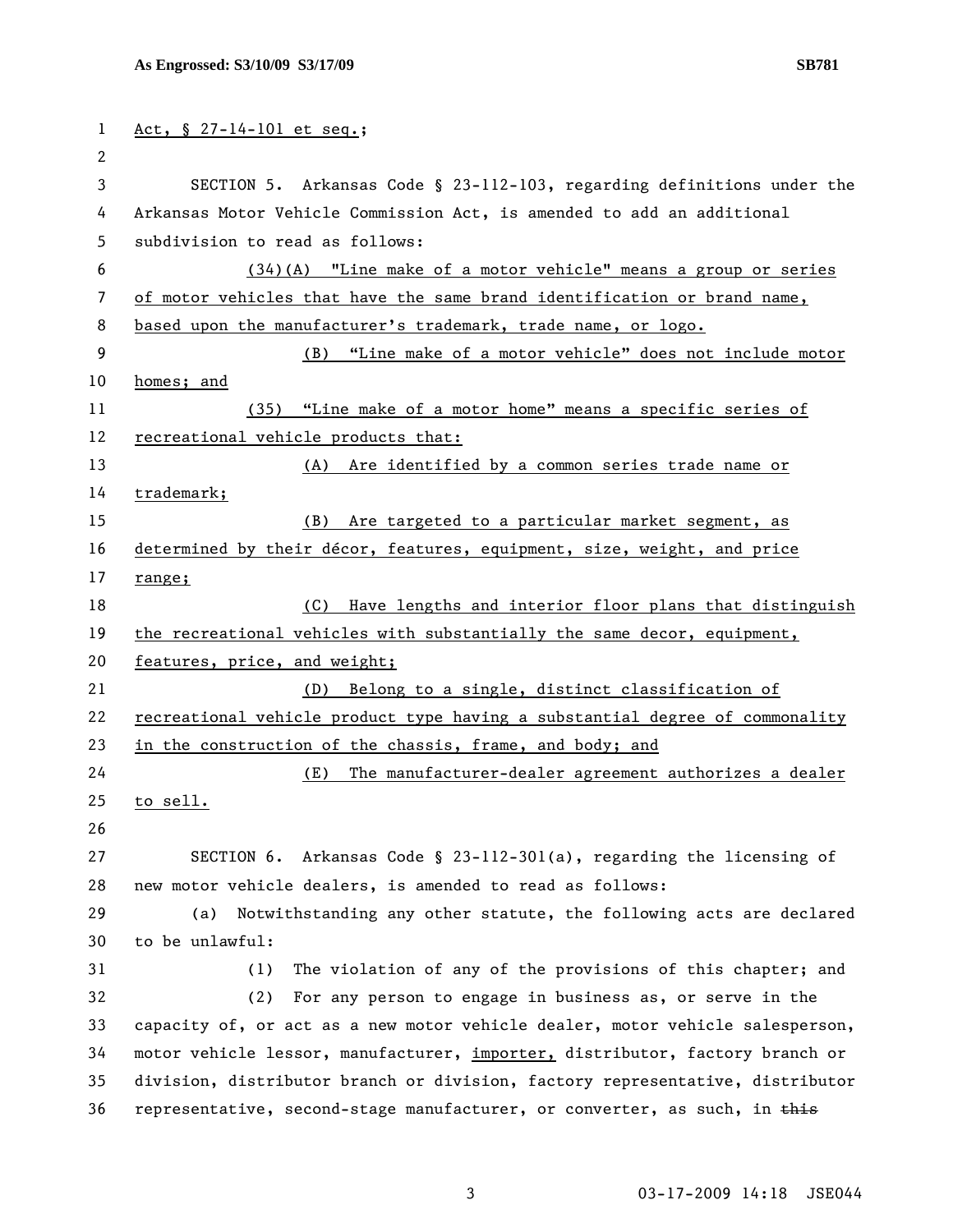1 state Arkansas without first obtaining a license therefor as provided in this 2 chapter, regardless of whether or not the person maintains or has a place of 3 business in this state Arkansas. 4 5 SECTION 7. Arkansas Code § 23-112-302(e), regarding the application 6 for license as a new motor vehicle dealer, is amended to read as follows: 7 (e) The applicant for a license as a new motor vehicle dealer must 8 shall furnish satisfactory evidence that the applicant: 9 (1) Maintains adequate space in the building or structure 10 wherein the applicant's established business is conducted for the display of 11 new motor vehicles, or will have the facilities within a reasonable time 12 after receiving a license; and 13 (2) Has or will have adequate facilities in the building or 14 structure for the repair and servicing of to perform repair and service work 15 on motor vehicles and the adequate space for storage of new parts and 16 accessories for the motor vehicles; and 17 (3) Will perform repair and warranty services on a motor vehicle 18 at the licensed location. 19 20 SECTION 8. Arkansas Code § 23-112-307 is amended to read as follows: 21 23-112-307. Expiration of license. 22  $(a)$  Unless the Arkansas Motor Vehicle Commission shall by regulation 23 provide by rule provides to the contrary, all licenses issued to: 24 (1) manufacturers Manufacturers, distributors, factory or 25 distributor branches, importers, second-stage manufacturers, converters, and 26 their representatives expire June 30 following the date of issue; and 27 (2) motor Motor vehicle dealers, motor vehicle salespersons, and 28 motor vehicle lessors shall expire December 31 following the date of issue. 29 (b) Unless the commission shall by regulation provide otherwise, all 30 licenses issued to motor vehicle lessors, representatives, and motor vehicle 31 salespersons shall expire June 30 following the date of issue.  $32$  (e) Unless the commission by regulation provides to the contrary, 33 licenses relating to motor vehicles having fewer than four (4) wheels shall 34 expire December 31 following the date of issue. 35 36 SECTION 9. Arkansas Code § 23-112-308(a), regarding the denial,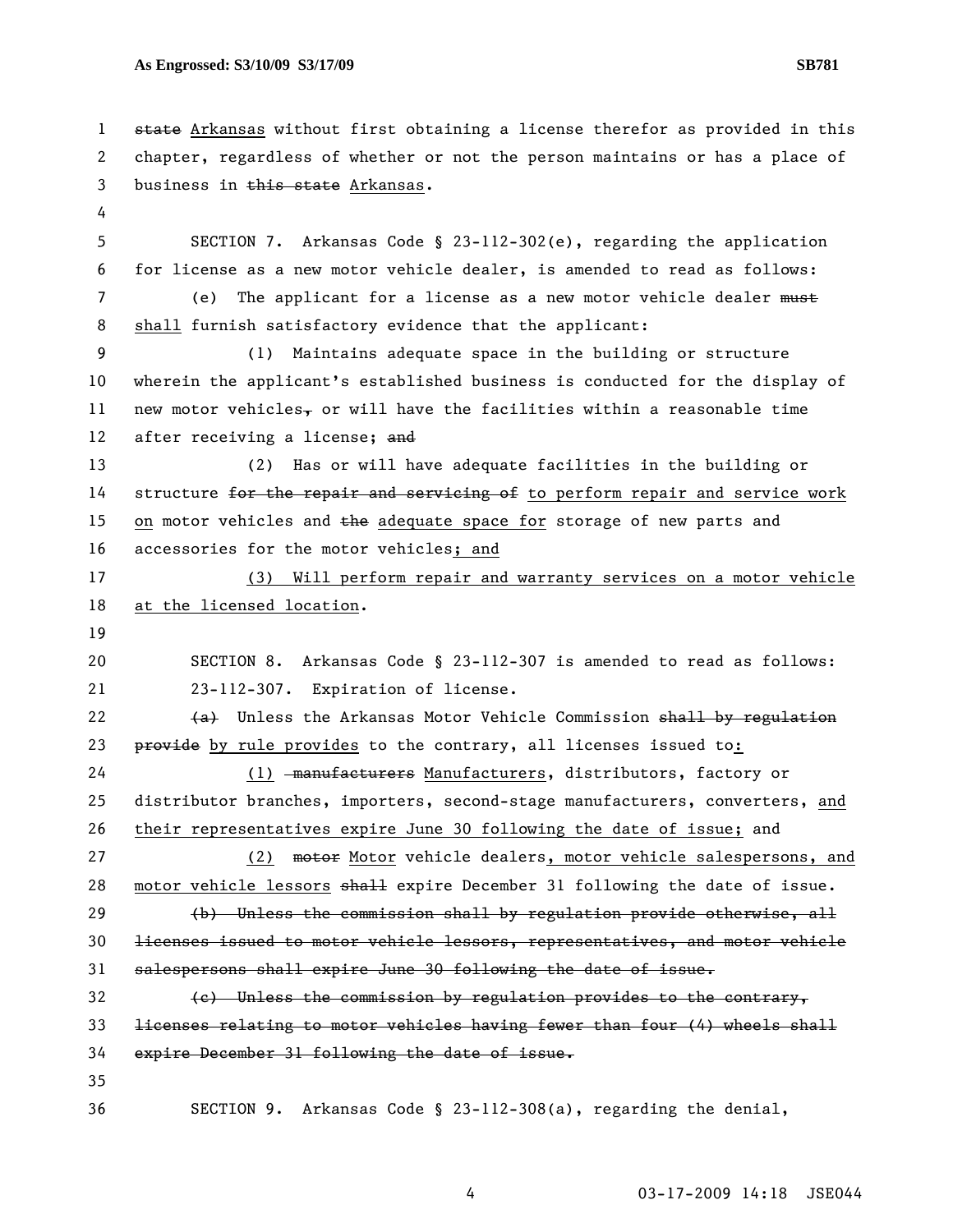| 1  | revocation, and suspension of a new motor vehicle dealer license, is amended  |
|----|-------------------------------------------------------------------------------|
| 2  | to add additional subdivisions to read as follows:                            |
| 3  | (25) Using or permitting the use of a temporary cardboard                     |
| 4  | buyer's tag assigned to the dealer for any purpose other than permitted under |
| 5  | § $27-14-1705$ ; and                                                          |
| 6  | Failure of a dealer to submit or deliver a certificate of<br>(26)             |
| 7  | title or manufacturer's certificate of origin within a reasonable period of   |
| 8  | time.                                                                         |
| 9  |                                                                               |
| 10 | SECTION 10. Arkansas Code § 23-112-310(d)(1), regarding delivery,             |
| 11 | preparation, and warranty obligations, is amended to read as follows:         |
| 12 | $(d)(1)(A)$ In no event shall any A manufacturer, distributor,                |
| 13 | distributor branch or division, or factory or division branch shall not pay   |
| 14 | to any of its motor vehicle dealers a labor rate per hour or parts price for  |
| 15 | warranty work that is less than that charged by the dealer to its retail      |
| 16 | customers provided the rate is reasonable compared to other same line-make    |
| 17 | dealers in the dealer's relevant market area or the dealer's competitive      |
| 18 | market area.                                                                  |
| 19 | (B) Conversely, no a dealer shall not charge to its                           |
| 20 | manufacturer, distributor, distributor branch or division, or factory branch  |
| 21 | or division a labor rate per hour or parts price in excess of the rate        |
| 22 | charged to its retail customers.                                              |
| 23 | (C) In the case of a motor home, a warrantor shall                            |
| 24 | reimburse the dealer for warranty parts at the actual wholesale cost plus a   |
| 25 | minimum thirty percent (30%) handling charge and the cost, if any, of freight |
| 26 | to return the warranty parts to the warrantor.                                |
| 27 |                                                                               |
| 28 | SECTION 11. Arkansas Code § 23-112-311(c) is amended to read as               |
| 29 | follows:                                                                      |
| 30 | In determining whether good cause has been established for not<br>(c)         |
| 31 | entering into a franchise establishing or relocating an additional new motor  |
| 32 | vehicle dealer for the same line make, the commission shall take into         |
| 33 | consideration the existing circumstances, including, but not limited to       |
| 34 | without limitation:                                                           |
| 35 | Permanency of the investment of both the existing and<br>(1)                  |
| 36 | proposed new motor vehicle dealers;                                           |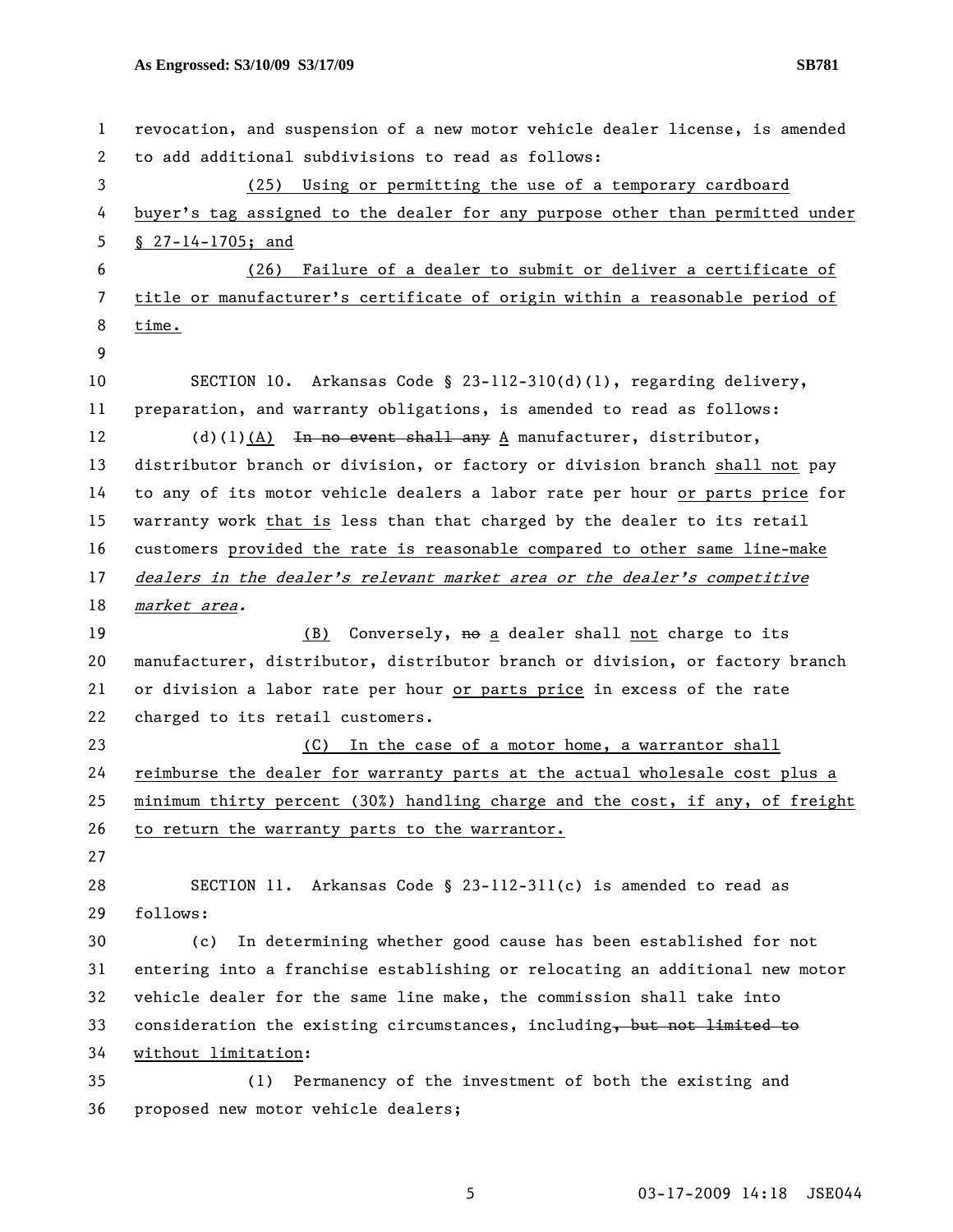1 (2) Growth or decline in population and new ear motor vehicle 2 registrations in the relevant market area;

3 (3) Effect on the consuming public in the relevant market area; 4 (4) Whether it is injurious or beneficial to the public welfare 5 for an additional new motor vehicle dealer to be established;

6 (5) Whether the new motor vehicle dealers of the same line make 7 in that relevant market area are providing adequate competition and 8 convenient customer care for the motor vehicles of the line make in the 9 market area which shall include the adequacy of motor vehicle sales and 10 service facilities, equipment, supply of motor vehicle parts, and qualified 11 service personnel; and

12 (6) Whether the establishment of an additional new motor vehicle 13 dealer would increase competition and, therefore, be in the public interest. 14

15 SECTION 12. Arkansas Code § 23-112-313 is amended to read as follows: 16 23-112-313. Warranty agreements.

17 (a) Every manufacturer, distributor, wholesaler, distributor branch or 18 division, factory branch or division, or wholesale branch or division shall 19 properly fulfill any warranty or recall agreement and adequately and fairly 20 compensate each of its motor vehicle dealers for labor and parts.

21 (b) $(1)$  In no event shall the The compensation shall not fail to 22 include reasonable compensation for diagnostic work, as well as repair 23 service, and labor, and parts.

24 (c)(1) Time allowances for the diagnosis and performance of warranty 25 or recall work and service shall be reasonable and adequate for the work to 26 be performed.

27 (2) In the determination of what constitutes reasonable 28 compensation for warranty or recall work and service under this subsection, 29 the principal factor to be given consideration shall be considered is the 30 prevailing wage rates, exclusive of routine maintenance, that are being paid 31 charged by the dealer dealers in the relevant market area in which the motor 32 vehicle dealer is doing business, and.

33 (3) in no event shall the The compensation of a motor vehicle 34 dealer for warranty or recall service shall not be less than the rates 35 charged by the dealer for like service to retail customers for nonwarranty 36 service and repairs provided the rate is reasonable compared to other same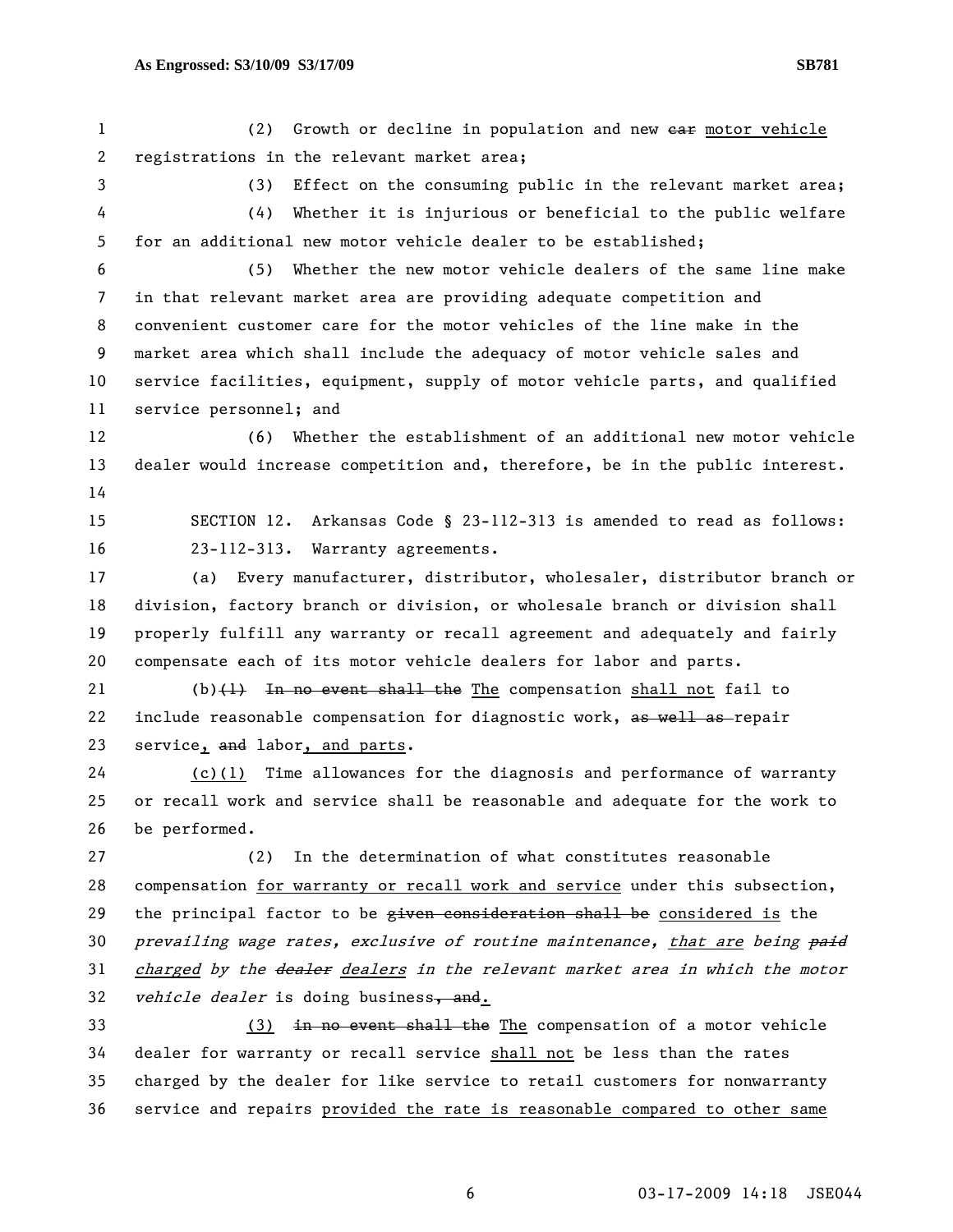| 1  | line-make dealers in the dealer's relevant market area or the dealer's                           |
|----|--------------------------------------------------------------------------------------------------|
| 2  | competitive market area.                                                                         |
| 3  | $(d)(1)(A)$ The pricing for a recalled part shall not be reduced to an                           |
| 4  | amount that is less than the original dealer cost or price for the same part                     |
| 5  | unless the manufacturer obtains a discounted rate for the recalled part from                     |
| 6  | a supplier.                                                                                      |
| 7  | A recalled part is considered the same part if it is<br>(B)                                      |
| 8  | substantially the same part regardless of the part number.                                       |
| 9  | Additionally, there shall be no requirement for A part-by-<br>(2)                                |
| 10 | part analysis is not required in determining to determine the retail rate for                    |
| 11 | parts.                                                                                           |
| 12 | The parts mark-up shall not be substituted for a handling<br>(3)                                 |
| 13 | allowance or similar pricing amount that results in the reduction of                             |
| 14 | compensation for the dealer.                                                                     |
| 15 | $(3)$ (A)(e)(1) All claims under this subsection section, either original                        |
| 16 | or resubmitted, made by motor vehicle dealers for the labor and parts shall                      |
| 17 | be either approved or disapproved within thirty (30) days following their                        |
| 18 | approval or disapproval.                                                                         |
| 19 | $(\frac{1}{2})(1)$ (2)(A)(i) The motor vehicle dealer who submits a claim                        |
| 20 | which is disapproved shall be notified in writing of the disapproval within                      |
| 21 | the same period, and each such the notice shall state the specific grounds                       |
| 22 | upon which the disapproval is based.                                                             |
| 23 | The motor vehicle dealer shall be<br>(ii)                                                        |
| 24 | permitted to may correct and resubmit such the disapproved claims within                         |
| 25 | thirty (30) days of receipt of disapproval.                                                      |
| 26 | $\overline{4i})$ (B) Any claims not specifically disapproved in writing                          |
| 27 | within thirty (30) days from their submission shall be deemed approved, and                      |
| 28 | payment shall follow within thirty (30) days.                                                    |
| 29 | $\overbrace{\text{1} \text{1} \text{1}}$ (3)(A) No A claim shall not be disapproved because of a |
| 30 | clerical error was made which that does not render the amount of the claim                       |
| 31 | incorrect.                                                                                       |
| 32 | However, a dealer may contest the disapproval<br>(B)                                             |
| 33 | through the manufacturer's appeals process.                                                      |
| 34 | $\overline{(6)(i)}$ (4) (A) The manufacturer or franchiser shall have the right                  |
| 35 | to may:                                                                                          |
| 36 | (i) require Require documentation for claims;                                                    |

7 03-17-2009 14:18 JSE044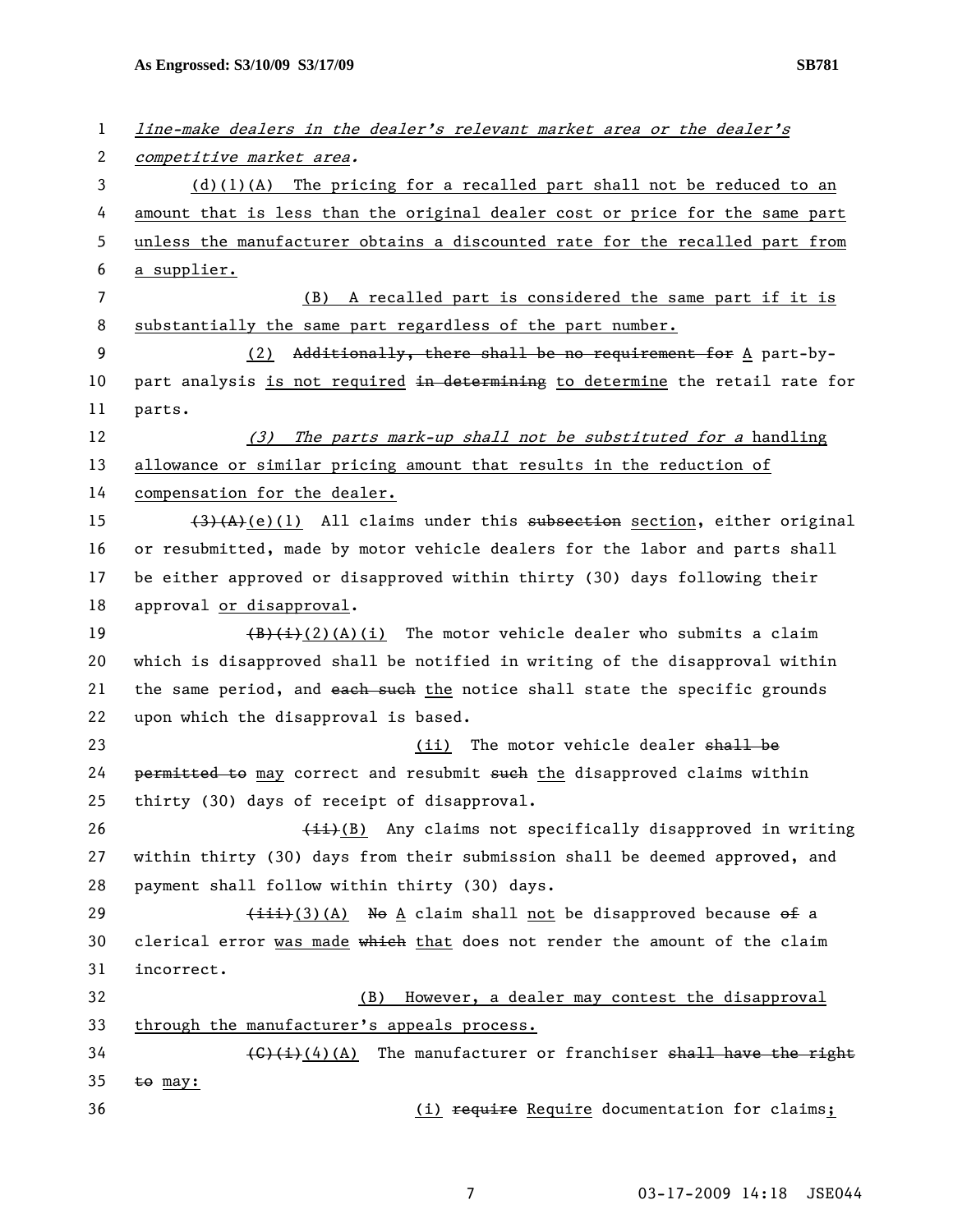1 (ii) and to audit Audit the claims within a 2 one-year period from the date the claim was paid or credit issued by the 3 manufacturer or franchiser; and 4 (iii) to charge Charge back any false or 5 unsubstantiated claims. 6  $\leftarrow$   $\leftarrow$   $\leftarrow$   $\leftarrow$   $\leftarrow$   $\leftarrow$   $\leftarrow$   $\leftarrow$   $\leftarrow$   $\leftarrow$   $\leftarrow$   $\leftarrow$   $\leftarrow$   $\leftarrow$   $\leftarrow$   $\leftarrow$   $\leftarrow$   $\leftarrow$   $\leftarrow$   $\leftarrow$   $\leftarrow$   $\leftarrow$   $\leftarrow$   $\leftarrow$   $\leftarrow$   $\leftarrow$   $\leftarrow$   $\leftarrow$   $\leftarrow$   $\leftarrow$   $\leftarrow$   $\leftarrow$   $\leftarrow$   $\leftarrow$   $\leftarrow$   $\leftarrow$   $\left$ 7 subdivision (b)(3) subsection (e) also apply to all other incentive and 8 reimbursement programs for a period of twelve (12) months after the date of 9 the transactions that are subject to audit by the franchiser. 10 (iii)(C) However, the manufacturer retains the right to 11 charge back any fraudulent claim if the manufacturer establishes in a court 12 of competent jurisdiction in this state that the claim is fraudulent within a 13 period not to exceed two (2) years from the date of the claim in question. 14  $\left(\frac{iv}{a}\right)(a)(b)$  A dealer may file an appeal with the 15 Arkansas Motor Vehicle Commission to protest any chargeback under this 16 subdivision  $(b)$ (3)(C) (e)(4) within thirty (30) days ninety (90) days of 17 notification by the manufacturer or distributor. 18  $\left(\frac{b}{c}\right)$  (ii) If a dealer files an appeal of the 19 chargeback with the commission, the manufacturer or distributor shall not 20 levy the chargeback until the appeal is resolved. The commission shall hold a 21 hearing on the matter no later than one hundred twenty (120) days from the 22 time the appeal is filed unless all parties have otherwise agreed to settle 23 the matter. 24  $\leftarrow$  (iii) An appeal by the licensee under this 25 subdivision  $(b)(3)(6)+(4)$  (e)(4)(D) shall be in accordance with the 26 provisions of § 23-112-501 et seq. 27  $\left\{\frac{e}{f}\right\}$  This section shall does not apply to compensation for parts of 28 a motor home other than parts of a motorized chassis, engine, and power 29 train. 30 31 SECTION 13. Arkansas Code § 23-112-403(a)(2)(C)(v), regarding 32 manufacturers, distributors, second-stage manufacturers, importers, and 33 converters, is amended to read as follows:  $34$  (v)(a) <del>In the event of the termination or</del> 35 cancellation of If the franchise agreement, sales and service agreement, or

36 bona fide contract or selling agreement is terminated or cancelled, the

8 03-17-2009 14:18 JSE044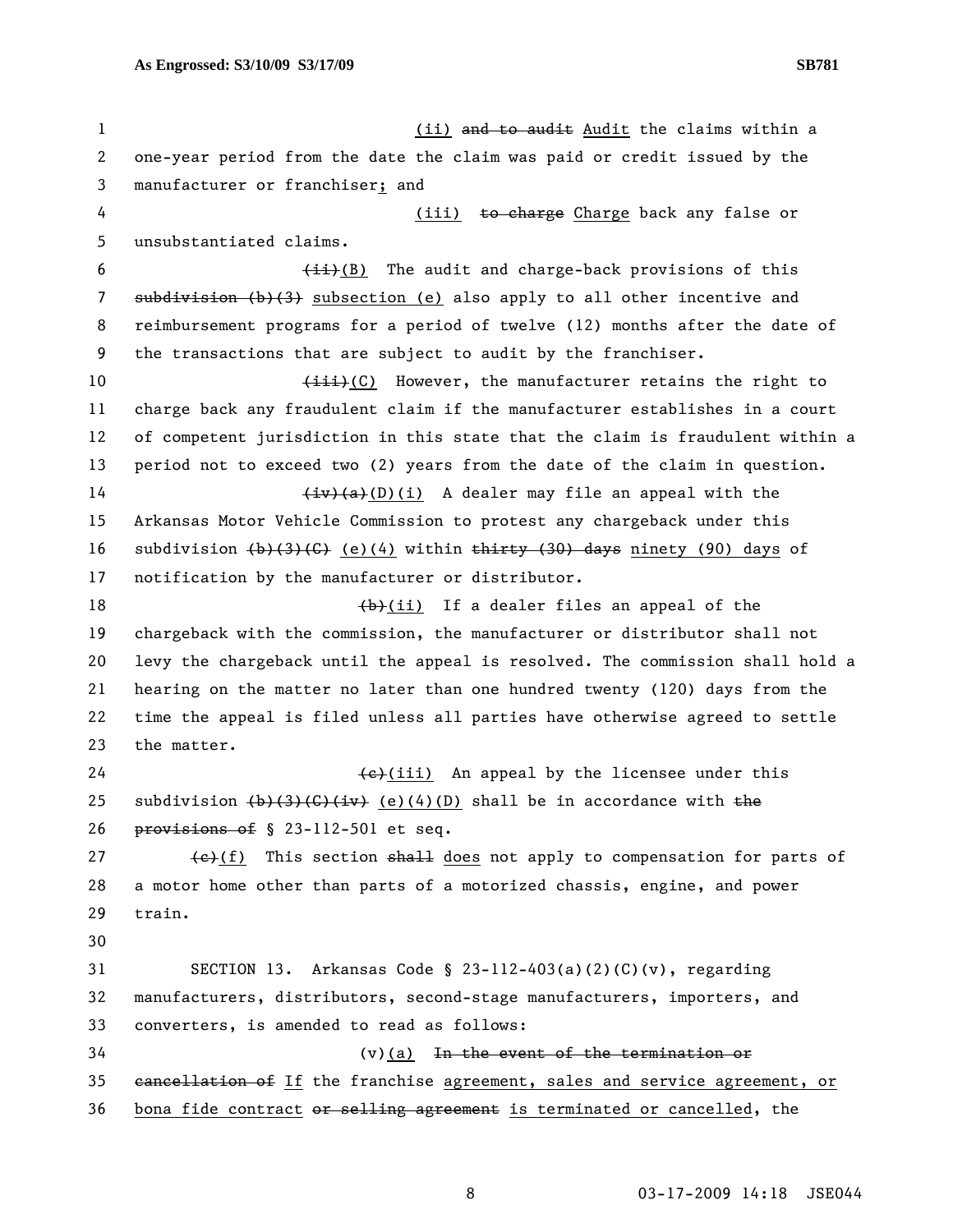| $\mathbf{1}$   | terminating or canceling party shall notify the commission of the termination |
|----------------|-------------------------------------------------------------------------------|
| 2              | or cancellation of the franchise or selling agreement at least sixty (60)     |
| 3              | days before the effective date.                                               |
| 4              | (b) For motor vehicles other than motor homes,                                |
| 5              | this subdivision (a)(2)(C)(v) applies to both voluntary and involuntary       |
| 6              | termination or cancellation of the franchise or selling agreement.            |
| $\overline{7}$ | (c)(1) For motor homes, this subdivision                                      |
| 8              | (a)(2)(C)(v) applies to both the voluntary dealer-initiated termination or    |
| 9              | cancellation of all motor home franchise or selling agreements and the        |
| 10             | involuntary manufacturer-initiated termination or cancellation of any one (1) |
| 11             | or more motor home franchise or selling agreements.                           |
| 12             | (2) This subdivision only applies to the                                      |
| 13             | voluntary dealer initiated termination of one (1) of two (2) or more line     |
| 14             | makes of motor homes if the dealer can show due cause to terminate or cancel  |
| 15             | the motor home franchise or selling agreement;                                |
| 16             | SECTION 14. Arkansas Code § 23-112-403(a)(2)(K), regarding                    |
| 17             | manufacturers, distributors, second-stage manufacturers, importers, and       |
| 18             | converters, is amended to read as follows:                                    |
| 19             | Notwithstanding the terms of any franchise agreement,<br>(K)                  |
| 20             | to fail to pay to a dealer or any lienholder in accordance with their         |
| 21             | respective interests after the termination of franchise:                      |
| 22             | The dealer cost plus any charges by the<br>(i)                                |
| 23             | manufacturer, distributor, or a representative for distribution, delivery,    |
| 24             | and taxes, less all allowances paid to the dealer by the manufacturer,        |
| 25             | distributor, or representative for new, unsold, undamaged, and complete motor |
| 26             | vehicles of current model year and one (1) year prior model year in the       |
| 27             | dealer's inventory;                                                           |
| 28             | (ii)<br>The dealer cost of each new, unused, undamaged,                       |
| 29             | and unsold part or accessory, if the part or accessory: is in the current     |
| 30             | parts catalogue, and if the part or accessory was purchased by the dealer     |
| 31             | either directly from the manufacturer or distributor or from an outgoing      |
| 32             | authorized dealer as a part of the dealer's initial inventory                 |
| 33             | (a) Was purchased from the manufacturer by the                                |
| 34             | dealer and is in the original package;                                        |
| 35             | (b) Is identical to a part or accessory in the                                |
| 36             | current parts catalogue except for the number assigned to the part or         |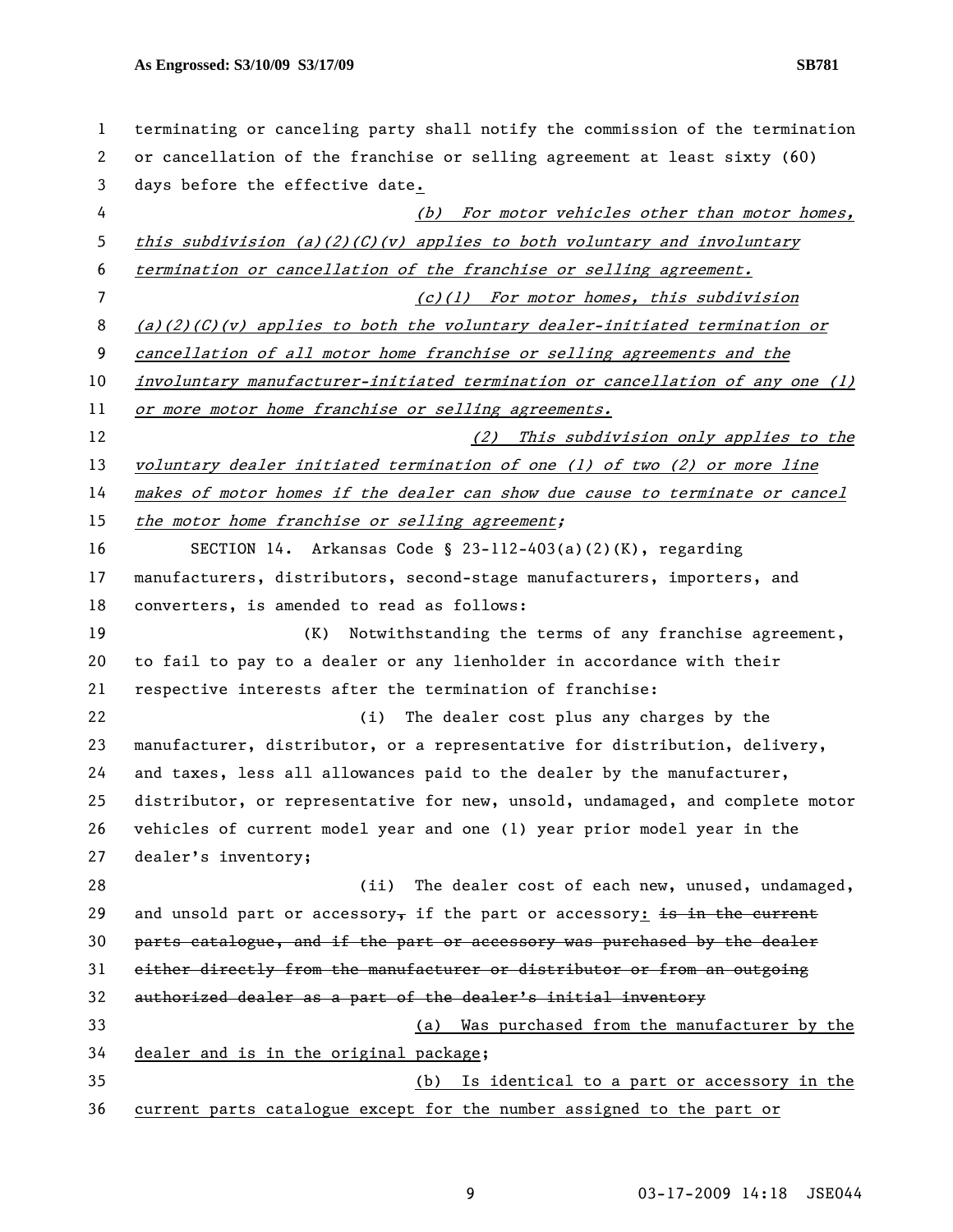1 accessory; or 2 (c) Was purchased in the ordinary course of 3 business by the dealer from another authorized dealer so long as the 4 authorized dealer purchased the part or accessory directly from the 5 manufacturer or distributor or from an outgoing authorized dealer as part of 6 the dealer's initial inventory; 7 (iii) The fair market value of each undamaged sign 8 owned by the dealer which bears a trademark or trade name used or claimed by 9 the manufacturer, distributor, or representative, if the sign was purchased 10 from or purchased at the request of the manufacturer, distributor, or 11 representative; 12 (iv) The fair market value of all special tools and 13 automotive service equipment owned by the dealer which that were recommended 14 in writing and designated as special tools and equipment and purchased from 15 or purchased at the request of the manufacturer, distributor, or 16 representative, if the tools and equipment are in usable and good condition 17 except for reasonable wear and tear; 18 (v) The cost of transporting, handling, packing, and 19 loading of motor vehicles, parts, signs, tools, and equipment subject to 20 repurchase; 21 (vi) The balance of all claims for warranty and 22 recall service and all other money owed by the manufacturer to the dealer; 23 (vii)(a) Compensation for the actual pecuniary loss 24 caused by the franchise termination, cancellation, or nonrenewal unless for 25 due cause. 26 (b) In determining the actual pecuniary loss, 27 the value of any continued service or parts business available to the dealer 28 for the line make covered by the franchise shall be considered. If the dealer 29 and the manufacturer, importer, or distributor cannot agree on the amount of 30 compensation to be paid under this subchapter, either party may file an 31 action in a court of competent jurisdiction;  $\theta$ r 32 (viii) Any sums due as provided by subdivision 33 (a)(2)(K)(i) of this section within sixty (60) days after termination of a 34 franchise and any sums due as provided by subdivisions (a)(2)(K)(ii)-(vii) of 35 this section within ninety (90) days after termination of a franchise. As a 36 condition of payment, the dealer  $\frac{1}{2}$  to shall comply with reasonable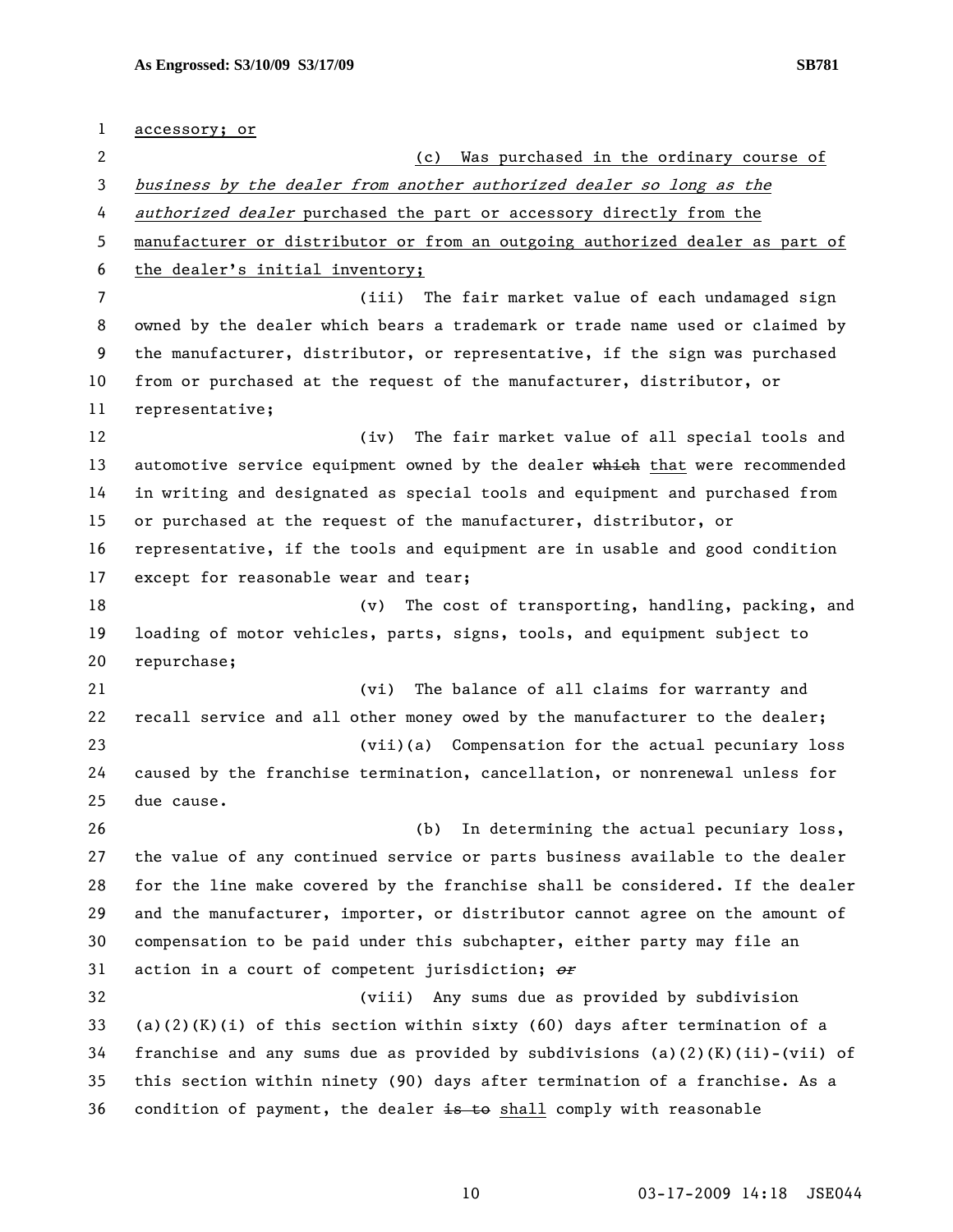1 requirements with respect to the return of inventory as are set out in the 2 terms of the franchise agreement. A manufacturer, distributor, or 3 representative who fails to pay those sums within the prescribed time or at 4 such time as the dealer and lienholder, if any, proffer good title prior to 5 before the prescribed time for payment, is liable to the dealer for: 6 (a) The greatest of dealer cost, fair market 7 value, or current price of the inventory; 8 (b) Interest on the amount due calculated at 9 the rate applicable to a judgment of a court; and 10 (c) Reasonable attorney's fees and costs; or 11 (ix) Obligations under this subdivision (a)(2)(K) do 12 not apply if the termination is a result of the conviction of the franchisee 13 in a court of competent jurisdiction of an offense that is punishable by a 14 term of imprisonment in excess of one (1) year and the offense is 15 substantially related to the business conducted pursuant to the franchise; 16 17 SECTION 15. Arkansas Code § 23-112-403(a)(2)(M), regarding 18 manufacturers, distributors, second-stage manufacturers, importers, and 19 converters, is amended to read as follows: 20 (M)(i) To offer to sell or to sell any motor vehicle to a 21 consumer, except through a licensed new motor vehicle dealer holding a 22 franchise, a sales and service agreement, or a bona fide contract for the 23 line make covering the new motor vehicle or as may otherwise be provided in 24 subdivision (a)(3) of this section. 25 (ii) This subdivision (a)(2)(M) <del>shall</del> does not apply 26 to manufacturer sales of new motor vehicles to the federal government, 27 charitable organizations, or employees of the manufacturer; 28 29 SECTION 16. Arkansas Code § 23-112-404 is amended to read as follows: 30 23-112-404. Motor vehicle lessors. 31 It shall be is unlawful for a motor vehicle lessor or any agent, 32 employee, or representative thereof: 33 (1) To represent and to offer for sale or to sell as a new  $\Theta$ r 34 unused motor vehicle any a motor vehicle which that has been used or was 35 intended to be used and operated for leasing or rental purposes or which is 36 otherwise a used motor vehicle;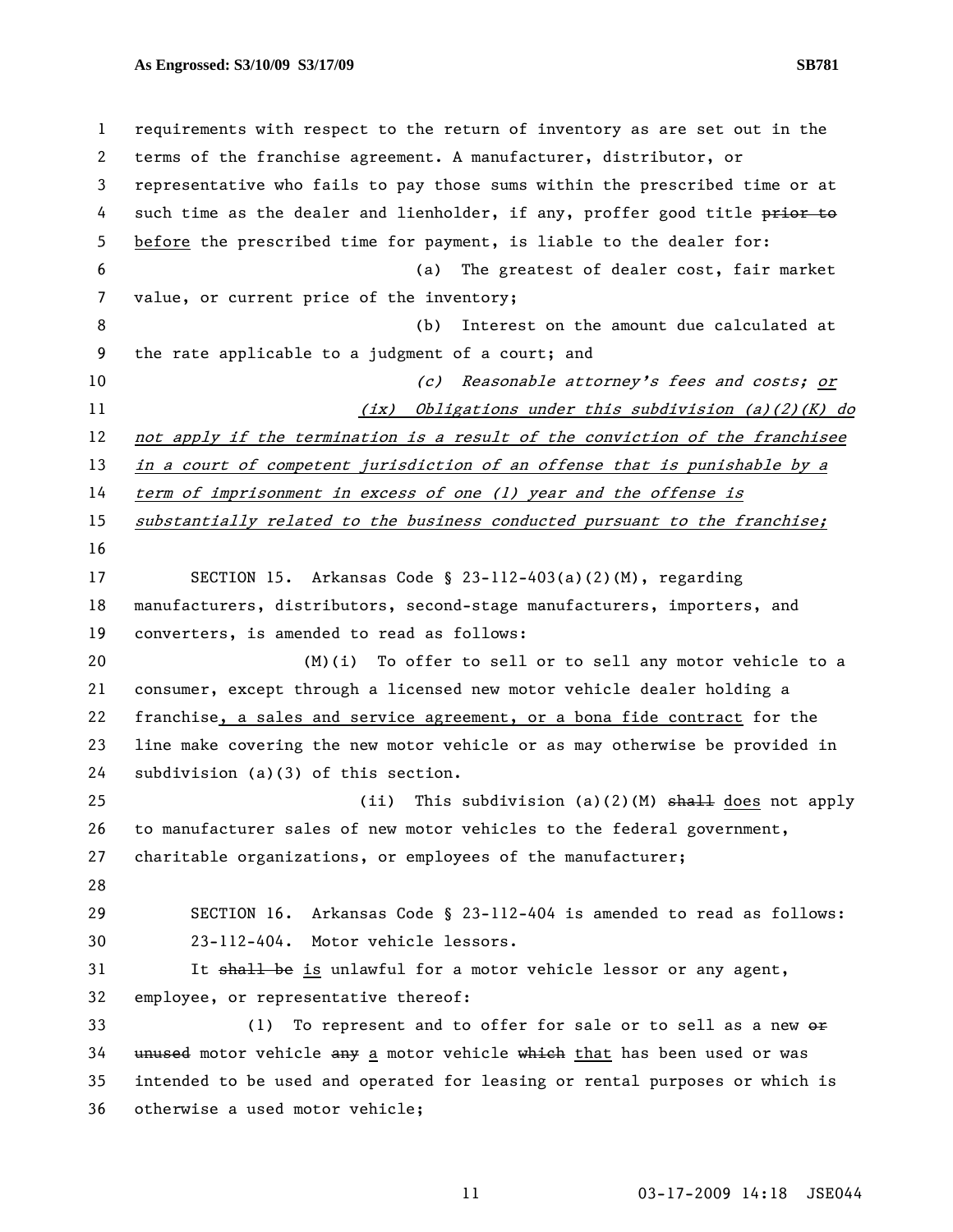1 (2) To resort to, use, or employ any false, fraudulent, 2 deceptive, or misleading advertising or representations in connection with 3 the business of leasing or renting motor vehicles; or 4 (3) To sell or offer to sell a motor vehicle from an unlicensed 5 location. 6 7 SECTION 17. Arkansas Code § 23-112-406(b), regarding requirements for 8 acting as a broker, is amended to read as follows: 9 (b)(1) To effectuate this chapter, the definition of "arranges or 10 offers to arrange a transition transaction" means soliciting or referring 11 buyers for new motor vehicles for a fee, commission, or other valuable 12 consideration. 13 (2) "Arranges or offers to arrange a transaction" does not 14 include Advertising is not included in this definition advertising as long as 15 the person's business primarily includes the business of broadcasting, 16 printing, publishing, or advertising for others in their own names. 17 18 SECTION 18. Arkansas Code § 23-112-501 is amended to read as follows: 19 23-112-501. Right to hearing. 20 (a)(1) The Arkansas Motor Vehicle Commission shall not: may 21 (1) Deny deny an application for a license without first giving 22 the applicant a hearing, or an opportunity to be heard, on the question of 23 whether he or she is qualified under the provisions of this chapter to 24 receive the license applied for; if the application is considered inadequate 25 after the initial review by the executive director. 26 (2) Within thirty (30) days after the executive director denies 27 an application under subdivision (a)(1) of this section, the affected 28 applicant may protest the executive director's decision and request a hearing 29 before the commission. 30 (b) The Arkansas Motor Vehicle Commission shall not: 31  $(2)(1)$  Revoke or suspend a license without first giving the 32 licensee a hearing, or an opportunity to be heard, on the question of whether 33 there are sufficient grounds under the provisions of this chapter upon which 34 to base the revocation or suspension; or 35  $(3)$  Impose a civil penalty pursuant to § 23-112-314 without 36 first giving the respondent a hearing pursuant to the Arkansas Administrative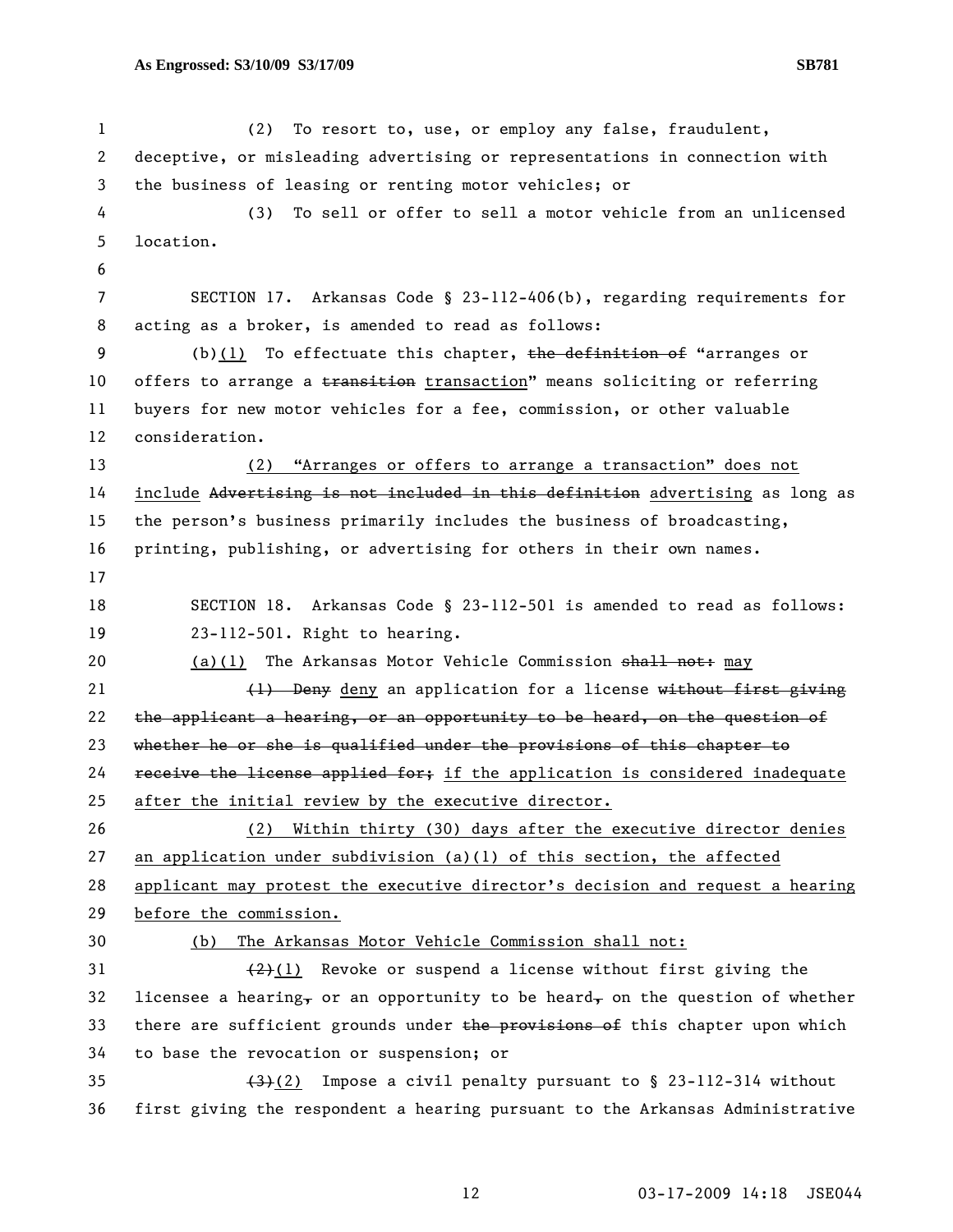```
1 Procedure Act, § 25-15-201 et seq. 
 2 
 3 SECTION 19. Arkansas Code § 23-112-503(d), regarding the notice and 
4 location of a hearing before the Arkansas Motor Vehicle Commission, is 
5 amended to read as follows: 
6 (d)(1) Any hearing shall be held in the county of the residence of the
7 party whose rights may be affected thereby or the county of that party's
8 principal place of business.
9 (2) If the party is a nonresident of the state, the hearing 
10 shall be held in the county where the principal office of the commission is
11 located unless both parties agree to an alternate location. 
12 
13 SECTION 20. Arkansas Code § 27-14-1705 is amended to read as follows: 
14 27-14-1705. Temporary cardboard buyer's tags. 
15 (a) A dealer shall issue to a person who buys an unregistered vehicle 
16 one (1) temporary cardboard buyer's tag for the vehicle. 
17 (b)(1) The temporary cardboard buyer's tag is valid for the operation 
18 of the vehicle until the earlier of: 
19 (A) The date on which the vehicle is registered; or 
20 (B) The thirtieth day after the date of purchase. 
21 (2) If the date that a transferee of a motor vehicle must 
22 register the vehicle is extended under \S 27-14-903(a)(1), the dealer may
23 issue one (1) additional temporary cardboard buyer's tag to the transferee, 
24 to expire thirty (30) days from the date that the additional temporary 
25 cardboard buyer's tag was issued. 
26 (3) A temporary cardboard buyer's tag also may be used for:
27 (A) A demonstration vehicle for a period of time not to 
28 exceed seventy-two (72) hours for test drive purposes; or
29 (B) A loaner vehicle for a period of time not to exceed 
30 fourteen (14) days to allow repairs on a vehicle.
31 (4) A temporary cardboard buyer's tag shall not be placed on 
32 work or service vehicles owned by a dealer, manufacturer, or transporter.
33 (c)(1) The dealer shall show in ink on the temporary cardboard buyer's 
34 tag the actual date of sale and any other information required by the 
35 Director of the Department of Finance and Administration. 
36 (2) The dealer shall be is responsible for affixing the
```

```
 13 03-17-2009 14:18 JSE044
```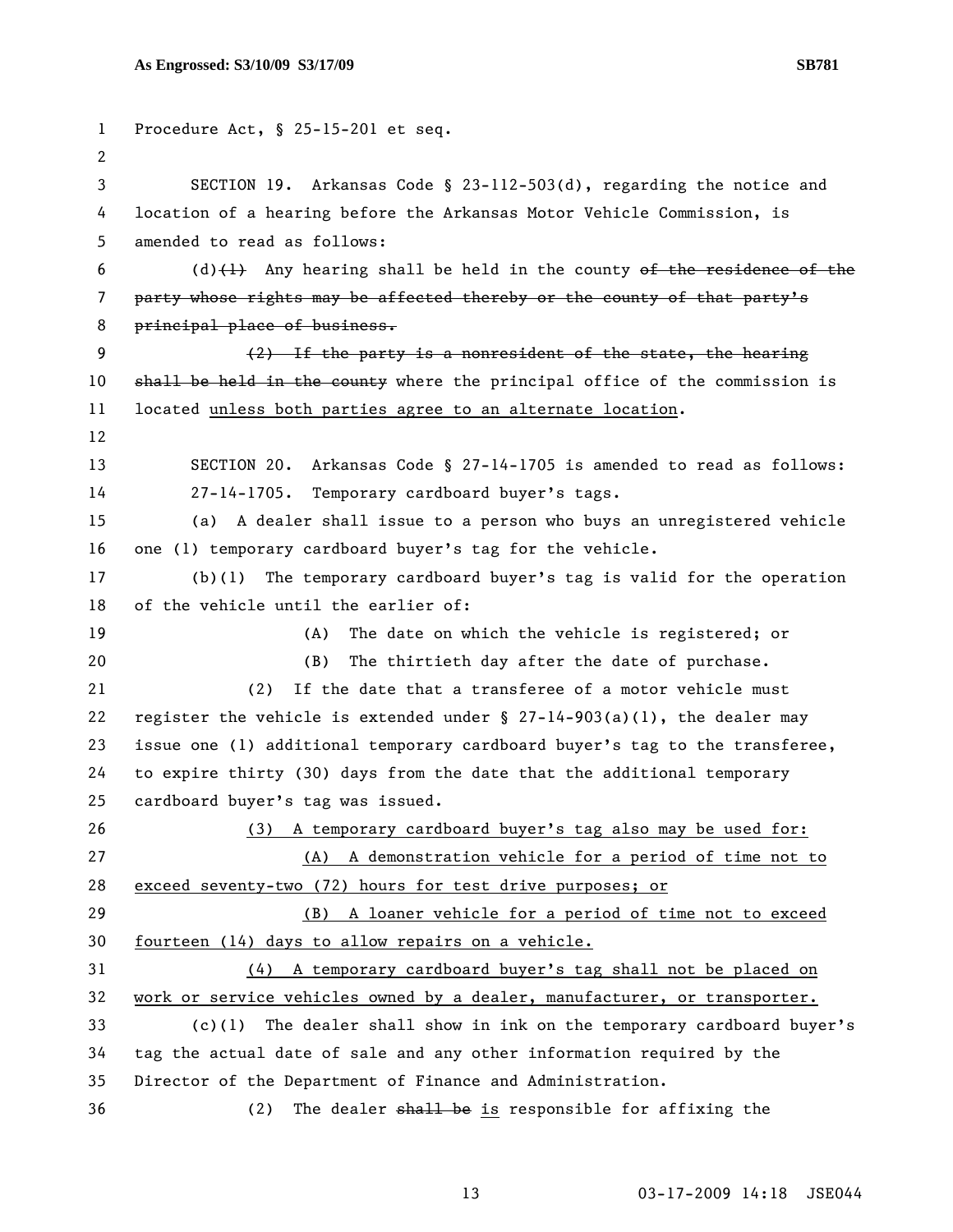1 temporary cardboard buyer's tag to the vehicle as provided in this section. 2 (d) The temporary cardboard buyer's tag under this section shall be 3 placed at the location provided for the permanent motor vehicle license 4 plate.

5 (e) The dealer is responsible for the safekeeping and distribution of 6 each temporary cardboard buyer's tag that the dealer obtains from the 7 director.

8 (f) The director shall provide the specifications, form, and color of 9 the temporary cardboard buyer's tag.

10 (g)(1)(A) The dealer  $\frac{1}{2}$  be is responsible for paying to the 11 director a fee to be set by the director, which shall not exceed one dollar 12 (\$1.00), for each temporary cardboard buyer's tag. The dealer shall pass this 13 fee on to the buyer to whom the tag was issued.

14 (B) The fee shall be collected by the director before 15 issuance of the temporary cardboard buyer's tag to the dealer.

16 (C) No dealer shall be allowed to A dealer shall not 17 charge a customer a fee for a temporary cardboard buyer's tag higher than 18 that charged to the dealer by the director.

19 (2) The gross receipts or gross proceeds derived from the sale 20 or issuance of temporary cardboard buyer's tags under this section shall be 21 are exempt from the Arkansas gross receipts tax levied by the Arkansas Gross 22 Receipts Act of 1941, § 26-52-101 et seq., and the Arkansas compensating use 23 tax levied by the Arkansas Compensating Tax Act of 1949, § 26-53-101 et seq., 24 and any other state or local tax administered under those chapters.

25 (3) All fees collected by the director under this section shall 26 be deposited into the State Treasury, and the Treasurer of State shall credit 27 them as general revenues to the General Revenue Fund Account of the State 28 Apportionment Fund.

29 (h) For each temporary cardboard buyer's tag provided to a buyer by 30 the dealer, the dealer shall retain documentation containing:

- 
- 31 (1) The dealer's name;
- 
- 32 (2) The buyer's name;

33 (3) The date the temporary cardboard buyer's tag was issued;

- 34 (4) The vehicle's vehicle identification number;
- 35 (5) The make and model of the vehicle; and

36 (6) The expiration date of the temporary cardboard buyer's tag.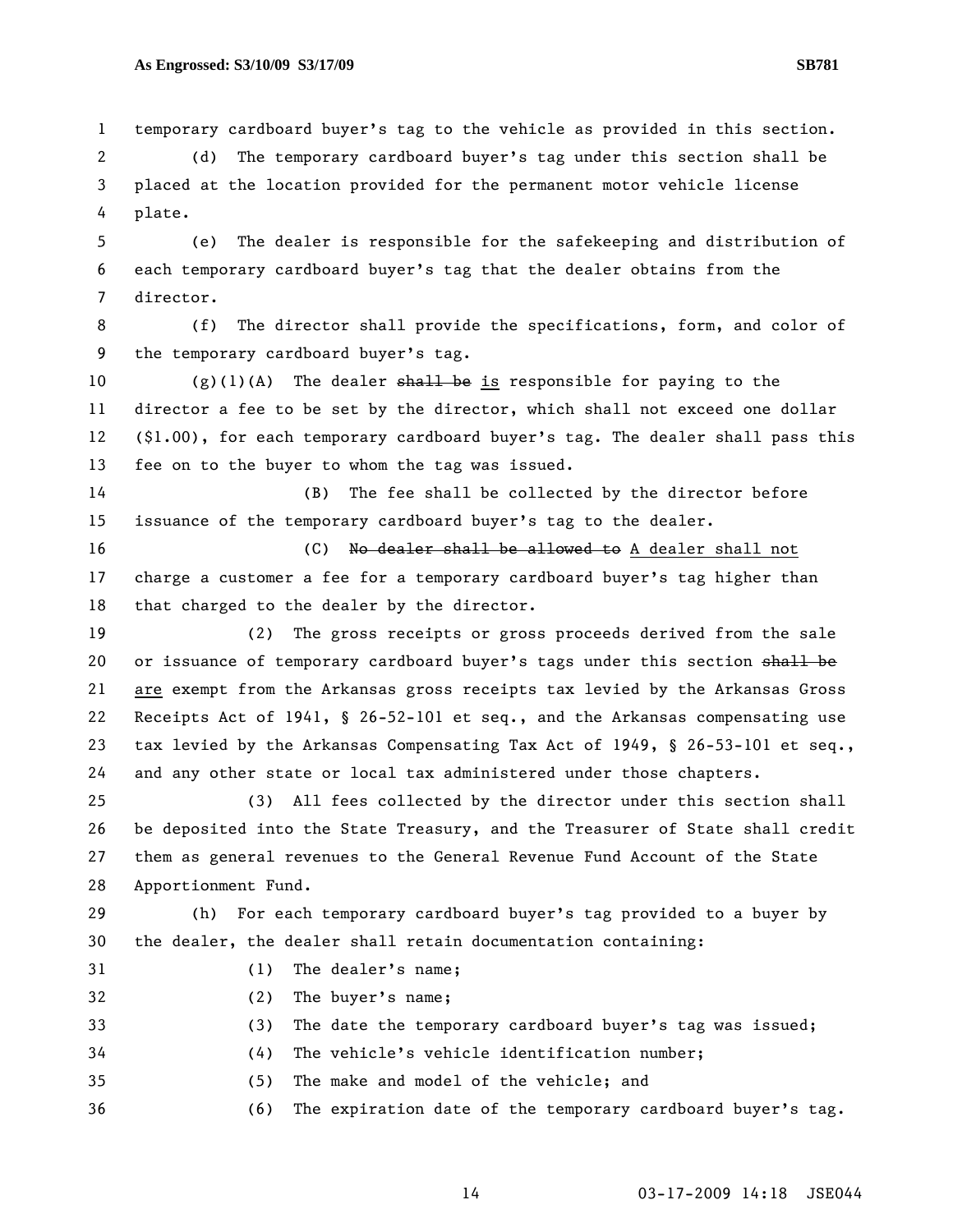| 1  | To purchase temporary cardboard buyer's tags under this<br>(i)                      |
|----|-------------------------------------------------------------------------------------|
| 2  | subchapter, the person shall establish that he or she is a licensed:                |
| 3  | New motor vehicle dealer under § 23-112-301;<br>(1)                                 |
| 4  | Used motor vehicle dealer under § 23-112-607;<br>(2)                                |
| 5  | Manufacturer of motor vehicles under this chapter; or<br>(3)                        |
| 6  | Transporter of motor vehicles under this chapter.<br>(4)                            |
| 7  | $\overline{(+)}$ (j)(l) Any dealer, manager, salesperson, or employee of the dealer |
| 8  | who pleads guilty or nolo contendere to or who is found guilty of the misuse        |
| 9  | of a temporary cardboard buyer's tag or of allowing anyone else to misuse a         |
| 10 | temporary cardboard buyer's tag is guilty of a violation under § 5-1-108 and        |
| 11 | shall be fined not more than two hundred fifty dollars (\$250) for the first        |
| 12 | offense, not more than five hundred dollars (\$500) for the second offense,         |
| 13 | and not more than one thousand dollars (\$1,000) for the third and subsequent       |
| 14 | offenses.                                                                           |
| 15 | In addition to criminal penalties under this subsection (j),<br>(2)                 |
| 16 | the use of temporary cardboard buyer's tags in a manner not authorized under        |
| 17 | this section may result in the denial, revocation, or suspension of the             |
| 18 | license of the new motor vehicle dealer, used motor vehicle dealer,                 |
| 19 | manufacturer, or transporter.                                                       |
| 20 | $\frac{1}{2}(k)$ This section shall does not apply to an owner or lessee of a       |
| 21 | registered motor vehicle who elects to display a license plate on a                 |
| 22 | replacement motor vehicle under $\S$ 27-14-902(a)(3)(B).                            |
| 23 |                                                                                     |
| 24 | SECTION 21. Arkansas Code § $14-22-101(8)$ , regarding the definition of            |
| 25 | "used or secondhand motor vehicles, equipment, or machinery" used for county        |
| 26 | purchasing procedures, is amended to read as follows:                               |
| 27 | (8)(A)<br>"Used or secondhand motor vehicles, equipment, or                         |
| 28 | machinery" means any motor vehicles, equipment, or machinery at least two (2)       |
| 29 | years in age from the date of original manufacture or that has at least five        |
| 30 | hundred (500) working hours' prior use or ten thousand (10,000) miles' prior        |
| 31 | use.                                                                                |
| 32 | Any purchase of a used motor vehicle, equipment, or<br>(B)(i)                       |
| 33 | machinery shall be accompanied by a statement in writing from the vendor on         |
| 34 | the bill of sale or other document that the motor vehicle, equipment, or            |
| 35 | machinery is at least two (2) years in age from the date of original                |
| 36 | manufacture or has been used a minimum of five hundred (500) hours or driven        |
|    |                                                                                     |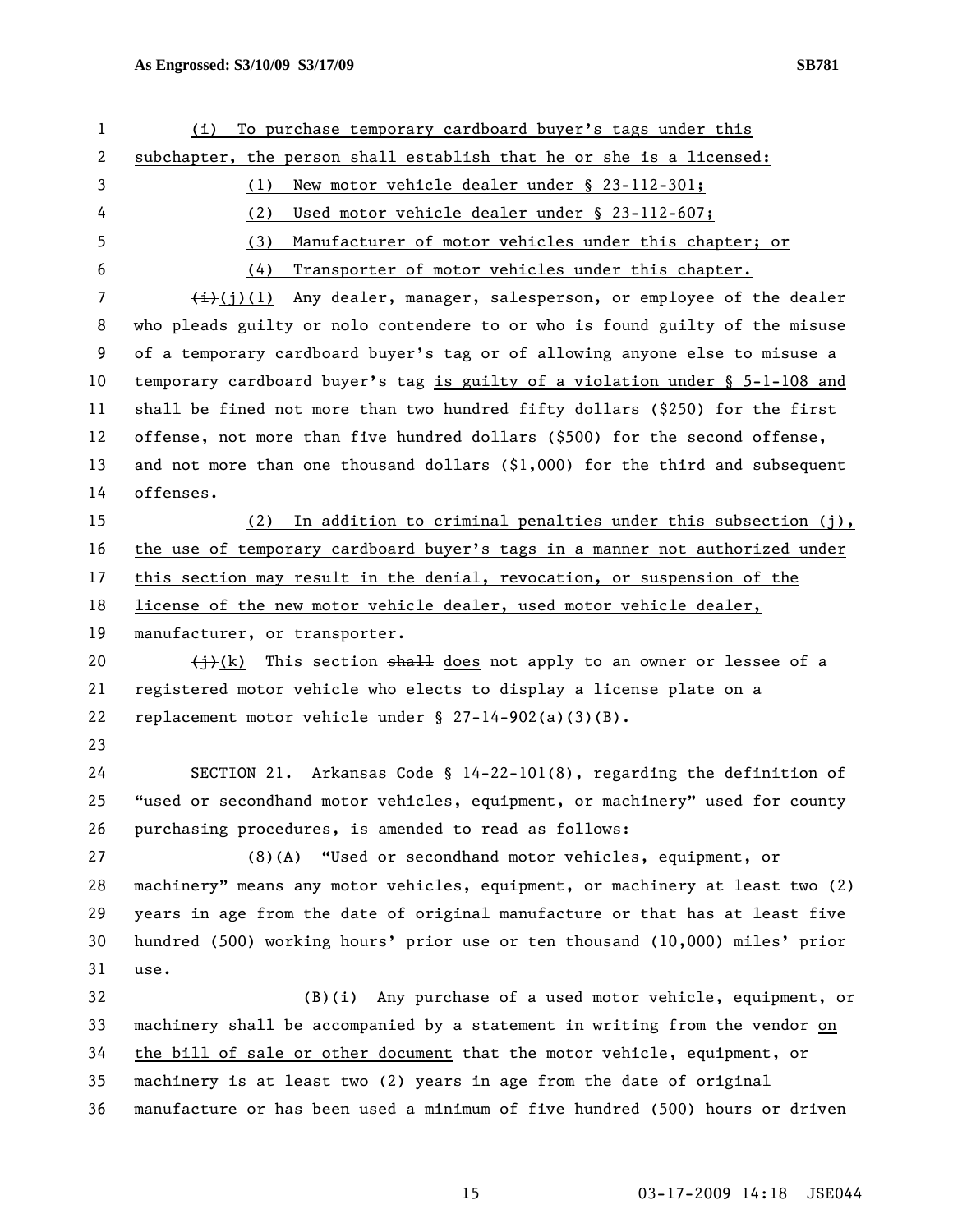1 a minimum of ten thousand (10,000) miles. 2 (ii) This statement shall be filed with the county 3 clerk at the time of purchase. 4 5 SECTION 22. Arkansas Code § 14-22-106 is amended to read as follows: 6 14-22-106. Purchases exempted from soliciting bids. 7 The following listed commodities may be purchased without soliciting 8 bids: 9 (1) Perishable foodstuffs for immediate use; 10 (2) Unprocessed feed for livestock and poultry; 11 (3) Advanced emergency medical services provided by a nonprofit 12 corporation and proprietary medicines when specifically requested by a 13 professional employee; 14 (4) Books, manuals, periodicals, films, and copyrighted 15 educational aids for use in libraries and other informational material for 16 institutional purposes; 17 (5) Scientific equipment and parts therefor; 18 (6) Replacement parts and labor for repairs of machinery and 19 equipment; 20 (7) Commodities available only from the federal government; 21 (8)(A) Any commodities needed in instances in which an 22 unforeseen and unavoidable emergency has arisen in which human life, health, 23 or public property is in jeopardy. 24 (B) However, no such An emergency purchase under 25 subdivision (8)(A) of this section shall not be approved unless a statement 26 in writing shall be is attached to the purchase order describing the 27 emergency necessitating the purchase of such the commodity without 28 competitive bidding; 29 (9) Utility services, the rates for which are subject to 30 regulation by a state agency or a federal regulatory agency; 31 (10) Sand, gravel, soil, lumber, used pipe, or used steel; 32 (11) Used or secondhand motor vehicles, machinery, or equipment, 33 except that a used or secondhand motor vehicle that has been under lease to a 34 county when the vehicle has fewer than ten thousand (10,000) miles of use may 35 shall not be purchased by the county when it has been used ten thousand 36 (10,000) miles or more except upon competitive bids as provided  $f^{\text{def}}$  in this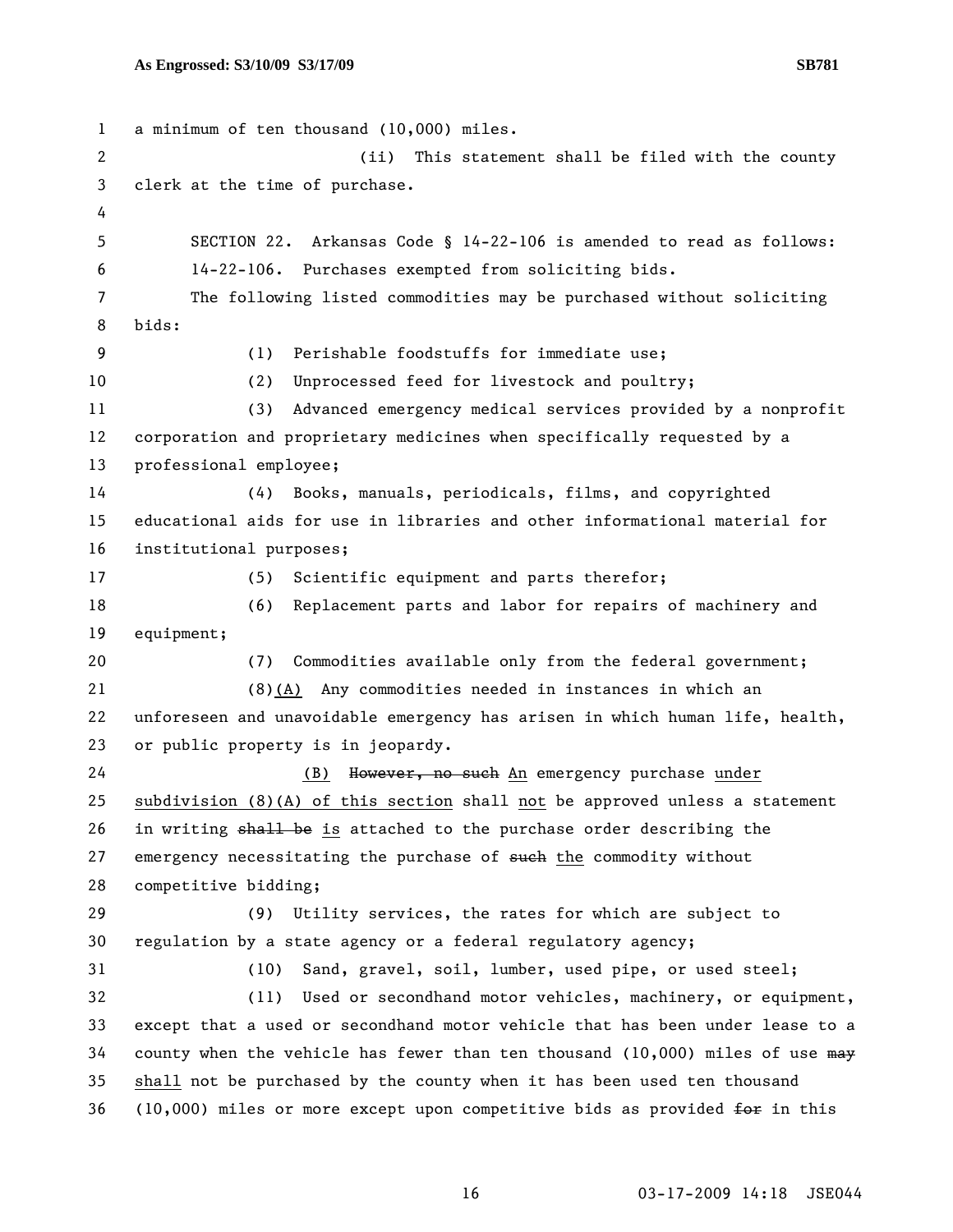| $\mathbf{1}$ | chapter;                                                                      |
|--------------|-------------------------------------------------------------------------------|
| 2            | Machinery, equipment, facilities, or other personal<br>(12)                   |
| 3            | property purchased or acquired for, or in connection with, the securing and   |
| 4            | developing of industry under or pursuant to the provisions of Arkansas        |
| 5            | Constitution, Amendment 49 [repealed], the Municipalities and Counties        |
| 6            | Industrial Development Revenue Bond Law, § 14-164-201 et seq., or any other   |
| 7            | provision of law pertaining to the securing and developing of industry;       |
| 8            | Registered livestock to be used for breeding purposes;<br>(13)                |
| 9            | Motor fuels, oil, asphalt, asphalt oil, and natural gas;<br>(14)              |
| 10           | Motor vehicles, equipment, machinery, material, or supplies<br>(15)           |
| 11           | offered for sale at public auction or through a process requiring sealed      |
| 12           | bids; and                                                                     |
| 13           | All goods and services that are regularly provided to state<br>(16)           |
| 14           | agencies and county government by the Department of Correction's various      |
| 15           | penal industries;                                                             |
| 16           | New motor vehicles from a motor vehicle dealer licensed<br>(17)               |
| 17           | under the Arkansas Motor Vehicle Commission Act, § 23-112-101 et seq., if the |
| 18           | motor vehicle is purchased for an amount not to exceed the fleet price        |
| 19           | awarded by the Office of State Procurement and in effect at the time the      |
| 20           | county submits the purchase order for the same make and model motor vehicle;  |
| 21           | and                                                                           |
| 22           | The renewal or extension of the term of an existing<br>(18)                   |
| 23           | contract.                                                                     |
| 24           |                                                                               |
| 25           | SECTION 23. Arkansas Code Title 14, Chapter 58, Subchapter 1 is               |
| 26           | amended to add an additional section to read as follows:                      |
| 27           | 14-58-104. Specific purchases and contracts.                                  |
| 28           | (a) The municipal governing body of a city of the first class, city of        |
| 29           | the second class, or an incorporated town may purchase the following          |
| 30           | commodities without soliciting bids:                                          |
| 31           | (1) Motor fuels, oil, asphalt, asphalt oil, and natural gas; and              |
| 32           | New motor vehicles from a motor vehicle dealer licensed<br>(2)                |
| 33           | under the Arkansas Motor Vehicle Commission Act, § 23-112-101 et seq., if the |
| 34           | motor vehicle is purchased for an amount not to exceed the fleet price        |
| 35           | awarded by the Office of State Procurement and in effect at the time the      |
| 36           | municipal governing body of a city of the first class, city of the second     |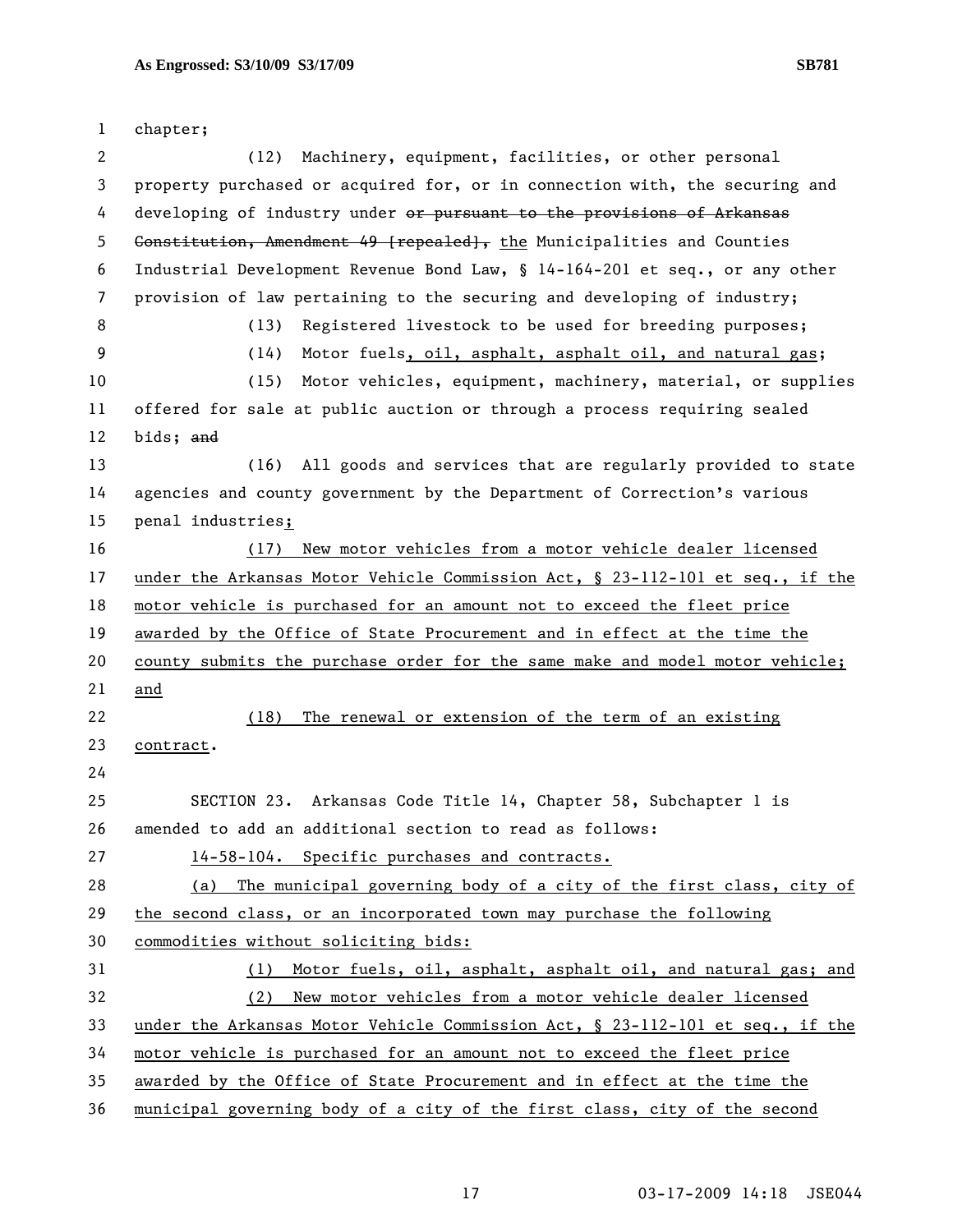1 class, or an incorporated town submits the purchase order for the same make 2 and model motor vehicle. 3 (b) The municipal governing body of a city of the first class, city of 4 the second class, or an incorporated town may renew or extend the term of an 5 existing contract without soliciting bids. 6 7 SECTION 24. Arkansas Code § 14-58-303(b), regarding the power of 8 municipalities to make purchases and enter into contracts, is amended to read 9 as follows: 10 (b)(1)(A) The Except as provided under § 14-58-104, the municipal 11 governing body of any city of the first class shall provide by ordinance the 12 procedure for making all purchases which do not exceed the sum of twenty 13 thousand dollars (\$20,000). 14 (B) The Except as provided under § 14-58-104, the 15 municipal governing body of any city of the second class or incorporated town 16 may provide by ordinance the procedure for making all purchases. 17 (2)(A)(i) In Except as provided under  $\S$  14-58-104, in a city of 18 the first class where the amount of expenditure for any purpose or contract 19 exceeds the sum of twenty thousand dollars (\$20,000), the mayor or the 20 mayor's authorized representative shall invite competitive bidding on the 21 purpose or contract by legal advertisement in any local newspaper. 22 (ii) Bids received pursuant to the advertisement 23 shall be opened and read on the date set for receiving the bids in the 24 presence of the mayor or the mayor's authorized representative. 25 (iii) The mayor or the mayor's authorized 26 representative shall have exclusive power to award the bid to the lowest 27 responsible bidder, but may reject any and all bids received. 28 (B) The governing body by ordinance may waive the 29 requirements of competitive bidding in exceptional situations where this 30 procedure is deemed not feasible or practical or as provided under § 14-58- 31 104. 32 33 SECTION 25. EMERGENCY CLAUSE. It is found and determined by the 34 General Assembly of the State of Arkansas that motor vehicle dealers are 35 experiencing economic difficulties related to the state of the national 36 economy and the motor vehicle industry in particular; that an unprecedented